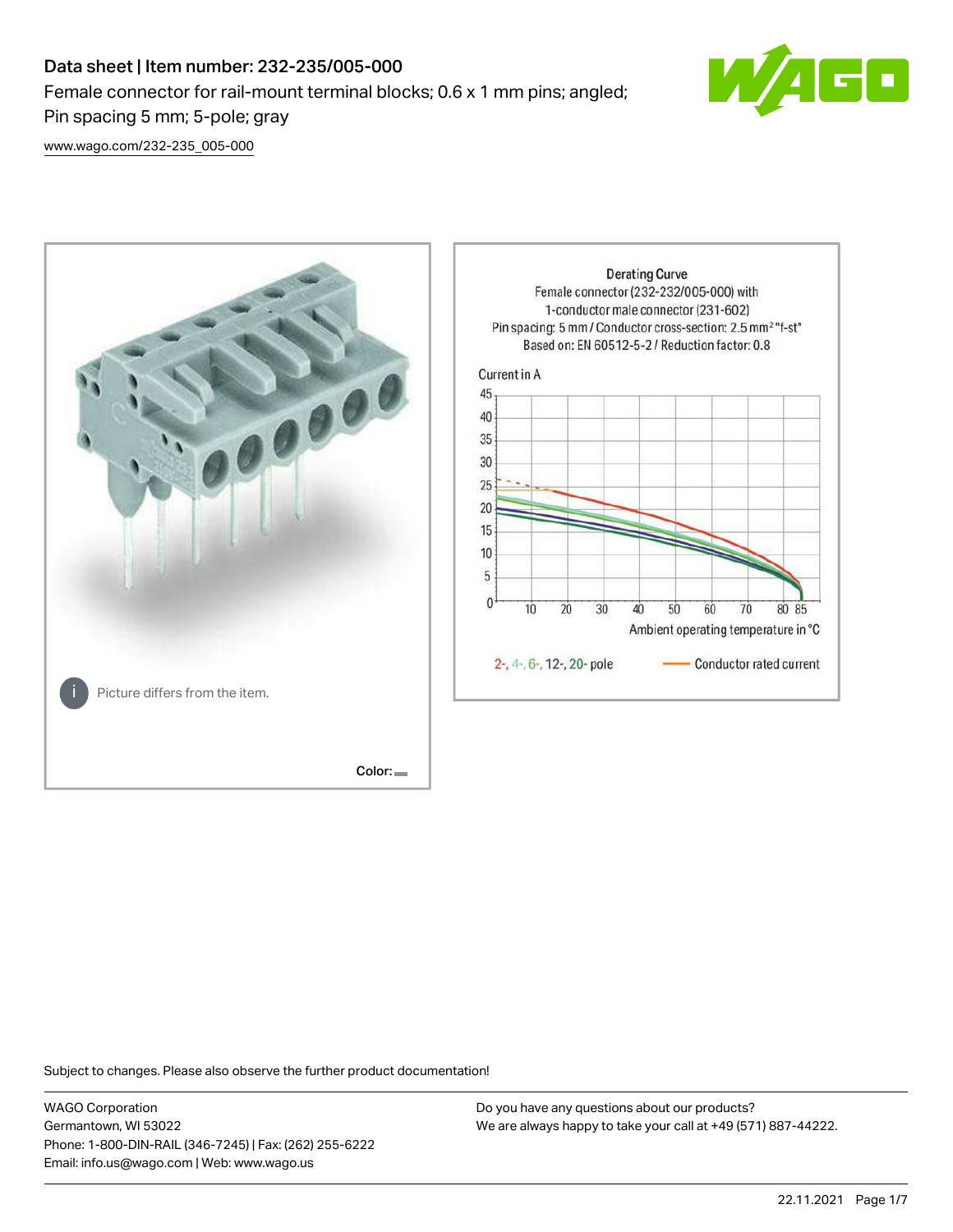

Dimensions in mm

 $L =$  (pole no. x pin spacing) + 1.5 mm

2- to 3-pole female connectors – one latch only

#### Item description

- $\blacksquare$  Pluggable connectors for rail-mount terminal blocks equipped with CAGE CLAMP $^\circ$  connection
- Female connectors with long contact pins connect to the termination ports of 280 Series Rail-Mount Terminal Blocks
- $\blacksquare$ Female connectors are touch-proof when unmated, providing a pluggable, live output
- $\blacksquare$ With coding fingers

Subject to changes. Please also observe the further product documentation! Data

WAGO Corporation Germantown, WI 53022 Phone: 1-800-DIN-RAIL (346-7245) | Fax: (262) 255-6222 Email: info.us@wago.com | Web: www.wago.us

Do you have any questions about our products? We are always happy to take your call at +49 (571) 887-44222.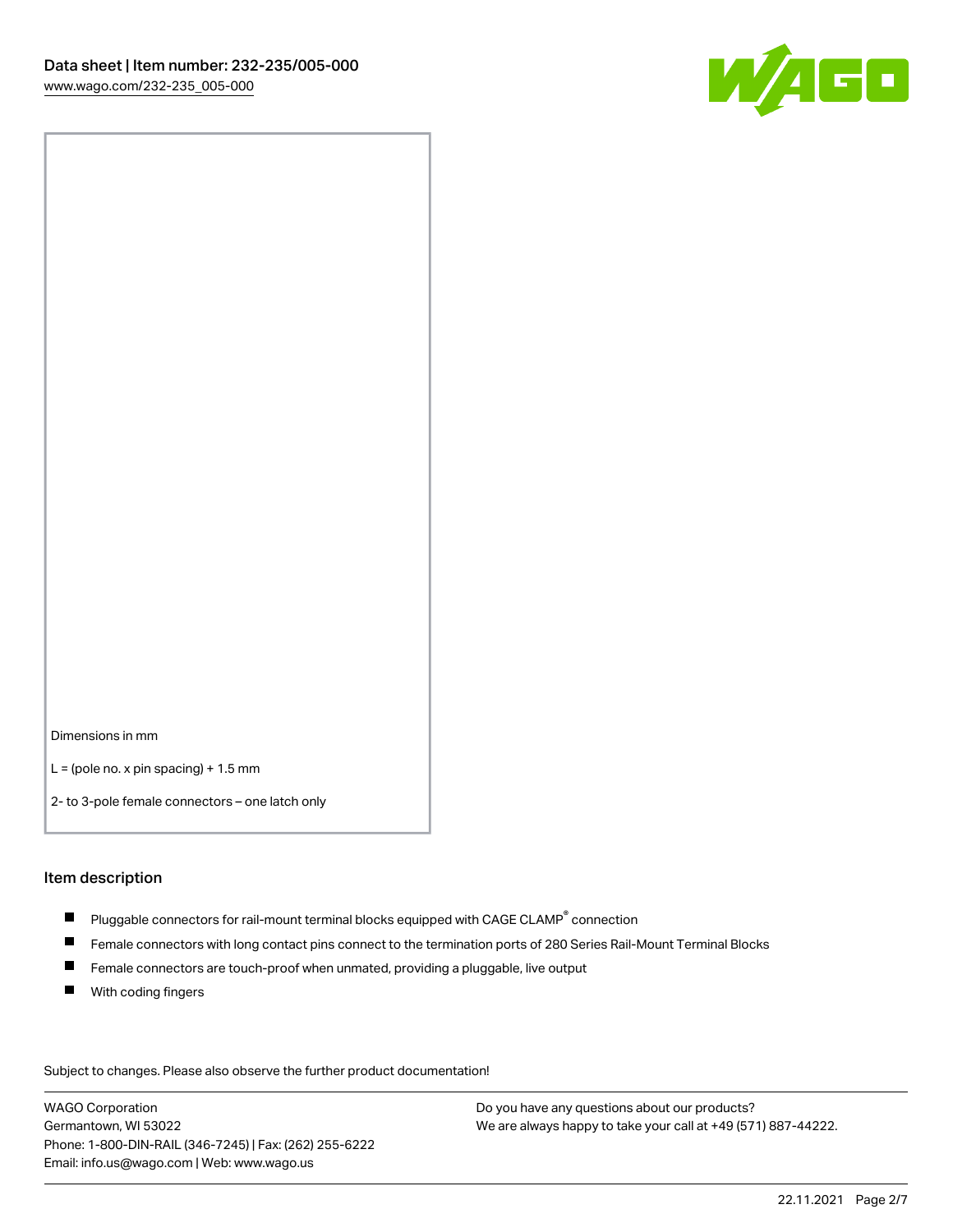

# Data Notes

| Safety information 1 | The MCS-MULTI CONNECTION SYSTEM includes connectors<br>without breaking capacity in accordance with DIN EN 61984. When<br>used as intended, these connectors must not be connected<br>/disconnected when live or under load. The circuit design should<br>ensure header pins, which can be touched, are not live when<br>unmated. |
|----------------------|-----------------------------------------------------------------------------------------------------------------------------------------------------------------------------------------------------------------------------------------------------------------------------------------------------------------------------------|
| Variants:            | Other pole numbers<br>Other versions (or variants) can be requested from WAGO Sales or<br>configured at https://configurator.wago.com/                                                                                                                                                                                            |

### Electrical data

# IEC Approvals

| Ratings per                 | IEC/EN 60664-1                                                        |
|-----------------------------|-----------------------------------------------------------------------|
| Rated voltage (III / 3)     | 320 V                                                                 |
| Rated surge voltage (III/3) | 4 <sub>k</sub> V                                                      |
| Rated voltage (III/2)       | 320 V                                                                 |
| Rated surge voltage (III/2) | 4 <sub>k</sub> V                                                      |
| Nominal voltage (II/2)      | 630 V                                                                 |
| Rated surge voltage (II/2)  | 4 <sub>k</sub> V                                                      |
| Rated current               | 12A                                                                   |
| Legend (ratings)            | $(III / 2)$ $\triangle$ Overvoltage category III / Pollution degree 2 |

### UL Approvals

| Approvals per                  | UL 1059 |
|--------------------------------|---------|
| Rated voltage UL (Use Group B) | 300 V   |
| Rated current UL (Use Group B) | 15 A    |
| Rated voltage UL (Use Group D) | 300 V   |
| Rated current UL (Use Group D) | 10 A    |

# Ratings per UL

| Rated voltage UL 1977 | 300 V |
|-----------------------|-------|
| Rated current UL 1977 |       |

### CSA Approvals

Approvals per CSA

| <b>WAGO Corporation</b>                                | Do you have any questions about our products?                 |
|--------------------------------------------------------|---------------------------------------------------------------|
| Germantown, WI 53022                                   | We are always happy to take your call at +49 (571) 887-44222. |
| Phone: 1-800-DIN-RAIL (346-7245)   Fax: (262) 255-6222 |                                                               |
| Email: info.us@wago.com   Web: www.wago.us             |                                                               |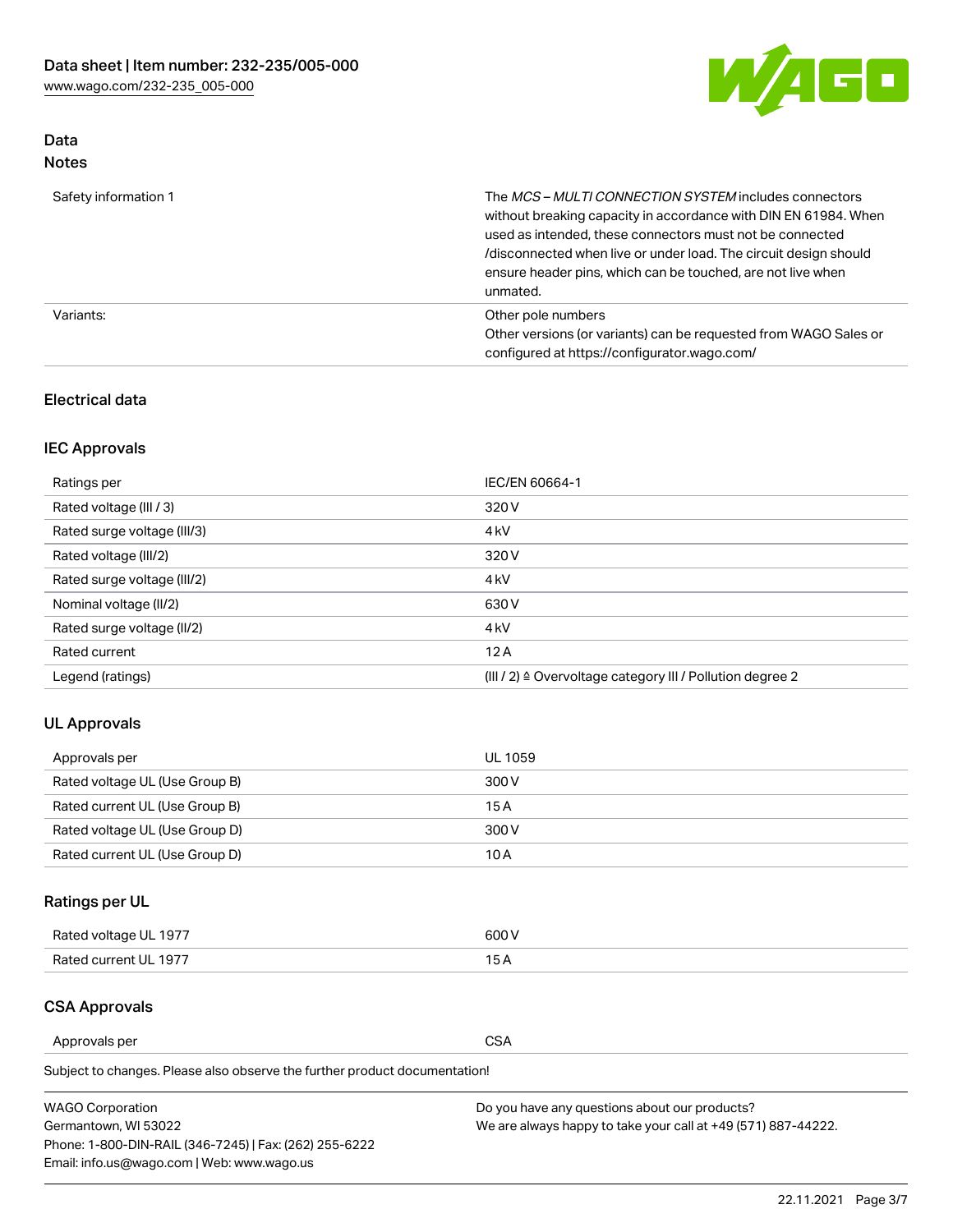[www.wago.com/232-235\\_005-000](http://www.wago.com/232-235_005-000)



| Rated voltage CSA (Use Group B) | 300 V |
|---------------------------------|-------|
| Rated current CSA (Use Group B) | 15 A  |
| Rated voltage CSA (Use Group D) | 300 V |
| Rated current CSA (Use Group D) | 10 A  |

### Connection data

| Total number of potentials |  |
|----------------------------|--|
| Number of connection types |  |
| Number of levels           |  |

### Connection 1

| Number of poles |
|-----------------|
|-----------------|

# Physical data

| Pin spacing             | 5 mm / 0.197 inch     |
|-------------------------|-----------------------|
| Width                   | 26.5 mm / 1.043 inch  |
| Height                  | 26.1 mm / 1.028 inch  |
| Height from the surface | 11.6 mm / 0.457 inch  |
| Depth                   | 18.25 mm / 0.719 inch |

# Plug-in connection

| Contact type (pluggable connector)                | Female connector/socket                   |
|---------------------------------------------------|-------------------------------------------|
| Connector (connection type)                       | for front-entry rail-mount terminal block |
| Mismating protection                              | No                                        |
| Locking of plug-in connection                     | Without                                   |
| Mating direction to the rail-mount terminal block |                                           |

### Material data

| Color                       | gray             |
|-----------------------------|------------------|
| Material group              |                  |
| Insulation material         | Polyamide (PA66) |
| Flammability class per UL94 | V <sub>0</sub>   |
| Contact material            | Copper alloy     |
| Contact plating             | tin-plated       |
| Fire load                   | 0.095 MJ         |
| Weight                      | 5.3g             |

| <b>WAGO Corporation</b>                                | Do you have any questions about our products?                 |
|--------------------------------------------------------|---------------------------------------------------------------|
| Germantown, WI 53022                                   | We are always happy to take your call at +49 (571) 887-44222. |
| Phone: 1-800-DIN-RAIL (346-7245)   Fax: (262) 255-6222 |                                                               |
| Email: info.us@wago.com   Web: www.wago.us             |                                                               |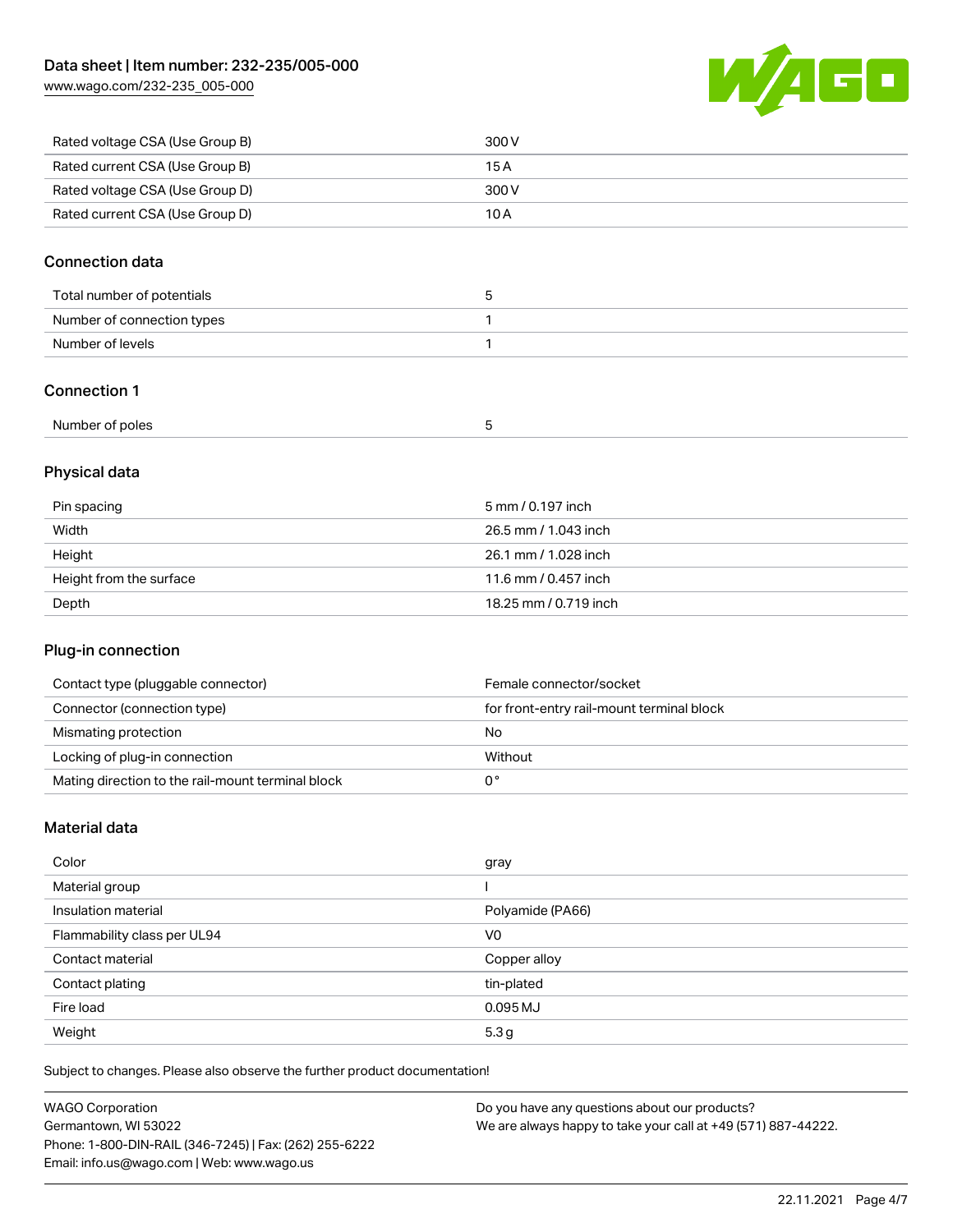

### Environmental requirements

| Limit temperature range | $-60+85 °C$ |
|-------------------------|-------------|
|-------------------------|-------------|

#### Commercial data

| Product Group         | 3 (Multi Conn. System) |
|-----------------------|------------------------|
| PU (SPU)              | 100 Stück              |
| Packaging type        | box                    |
| Country of origin     | DE                     |
| <b>GTIN</b>           | 4044918571982          |
| Customs tariff number | 8536694040             |

### Approvals / Certificates

#### Country specific Approvals

| Logo | Approval                                            | <b>Additional Approval Text</b> | Certificate<br>name |
|------|-----------------------------------------------------|---------------------------------|---------------------|
|      | <b>CB</b><br><b>DEKRA Certification B.V.</b>        | IEC 61984                       | NL-39756            |
|      | <b>CSA</b><br>DEKRA Certification B.V.              | C <sub>22.2</sub>               | 1466354             |
| EMA  | <b>KEMA/KEUR</b><br><b>DEKRA Certification B.V.</b> | EN 61984                        | 2190761.01          |

#### Ship Approvals

| Logo                                                                                                                                                                                                                                                                                                                                                                                                                                                                                | Approval            | <b>Additional Approval Text</b> | Certificate<br>name |
|-------------------------------------------------------------------------------------------------------------------------------------------------------------------------------------------------------------------------------------------------------------------------------------------------------------------------------------------------------------------------------------------------------------------------------------------------------------------------------------|---------------------|---------------------------------|---------------------|
| $\bigcirc\!\!\!\!\! \bigcirc\!\!\!\!\! \bigcirc\!\!\!\!\! \bigcirc\!\!\!\!\! \bigcirc\!\!\!\!\! \bigcirc\!\!\!\!\! \bigcirc\!\!\!\!\! \bigcirc\!\!\!\!\! \bigcirc\!\!\!\!\! \bigcirc\!\!\!\!\! \bigcirc\!\!\!\!\! \bigcirc\!\!\!\!\! \bigcirc\!\!\!\!\! \bigcirc\!\!\!\!\! \bigcirc\!\!\!\!\! \bigcirc\!\!\!\!\! \bigcirc\!\!\!\!\! \bigcirc\!\!\!\!\! \bigcirc\!\!\!\!\! \bigcirc\!\!\!\!\! \bigcirc\!\!\!\!\! \bigcirc\!\!\!\!\! \bigcirc\!\!\!\!\! \bigcirc\!\!\!\!\! \bigcirc\$ | BV                  | IEC 60998                       | 11915/D0            |
| <b>BUREAU</b>                                                                                                                                                                                                                                                                                                                                                                                                                                                                       | Bureau Veritas S.A. |                                 | BV                  |

#### UL-Approvals

|        |                                |                                 | Certificate |
|--------|--------------------------------|---------------------------------|-------------|
| Logo   | Approval                       | <b>Additional Approval Text</b> | name        |
|        | UL                             | <b>UL 1059</b>                  | E45172      |
| $\Box$ | Underwriters Laboratories Inc. |                                 |             |

| <b>WAGO Corporation</b>                                | Do you have any questions about our products?                 |
|--------------------------------------------------------|---------------------------------------------------------------|
| Germantown, WI 53022                                   | We are always happy to take your call at +49 (571) 887-44222. |
| Phone: 1-800-DIN-RAIL (346-7245)   Fax: (262) 255-6222 |                                                               |
| Email: info.us@wago.com   Web: www.wago.us             |                                                               |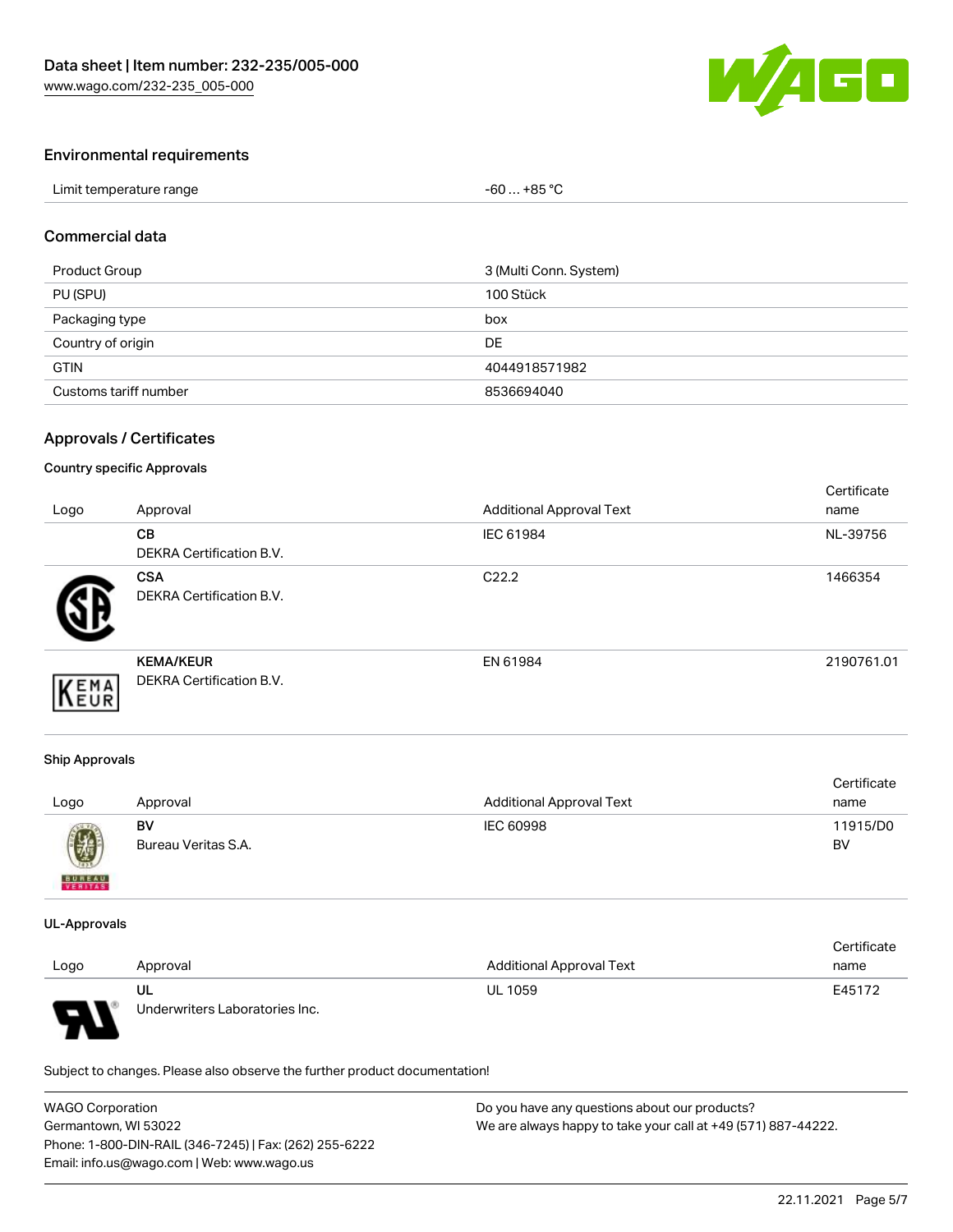

# Counterpart

|                                                                | Item no.231-605<br>Male connector; 5-pole; Pin spacing 5 mm; gray                                                                         |            | www.wago.com/231-605 |                      |
|----------------------------------------------------------------|-------------------------------------------------------------------------------------------------------------------------------------------|------------|----------------------|----------------------|
|                                                                |                                                                                                                                           |            |                      |                      |
| <b>Optional accessories</b>                                    |                                                                                                                                           |            |                      |                      |
| <b>Testing accessories</b><br>Testing accessories              |                                                                                                                                           |            |                      |                      |
|                                                                | Item no.: 231-661<br>Test plugs for female connectors; for 5 mm and 5.08 mm pin spacing; 2,50 mm <sup>2</sup> ; light gray                |            |                      | www.wago.com/231-661 |
| <b>Downloads</b><br>Documentation                              |                                                                                                                                           |            |                      |                      |
| <b>Additional Information</b><br><b>Technical explanations</b> |                                                                                                                                           | 2019 Apr 3 | pdf<br>2.0 MB        | Download             |
| <b>CAD files</b><br>CAE data                                   |                                                                                                                                           |            |                      |                      |
|                                                                | EPLAN Data Portal 232-235/005-000                                                                                                         |            | <b>URL</b>           | Download             |
|                                                                | EPLAN Data Portal 232-235/005-000                                                                                                         |            | <b>URL</b>           | Download             |
| Compliance Search                                              | <b>Environmental Product Compliance</b>                                                                                                   |            |                      |                      |
| 5 mm; 5-pole; gray                                             | Environmental Product Compliance 232-235/005-000<br>Female connector for rail-mount terminal blocks; 0.6 x 1 mm pins; angled; Pin spacing |            | <b>URL</b>           | Download             |
|                                                                |                                                                                                                                           |            |                      |                      |

### Installation Notes

| <b>WAGO Corporation</b>                                | Do you have any questions about our products?                 |
|--------------------------------------------------------|---------------------------------------------------------------|
| Germantown, WI 53022                                   | We are always happy to take your call at +49 (571) 887-44222. |
| Phone: 1-800-DIN-RAIL (346-7245)   Fax: (262) 255-6222 |                                                               |
| Email: info.us@wago.com   Web: www.wago.us             |                                                               |